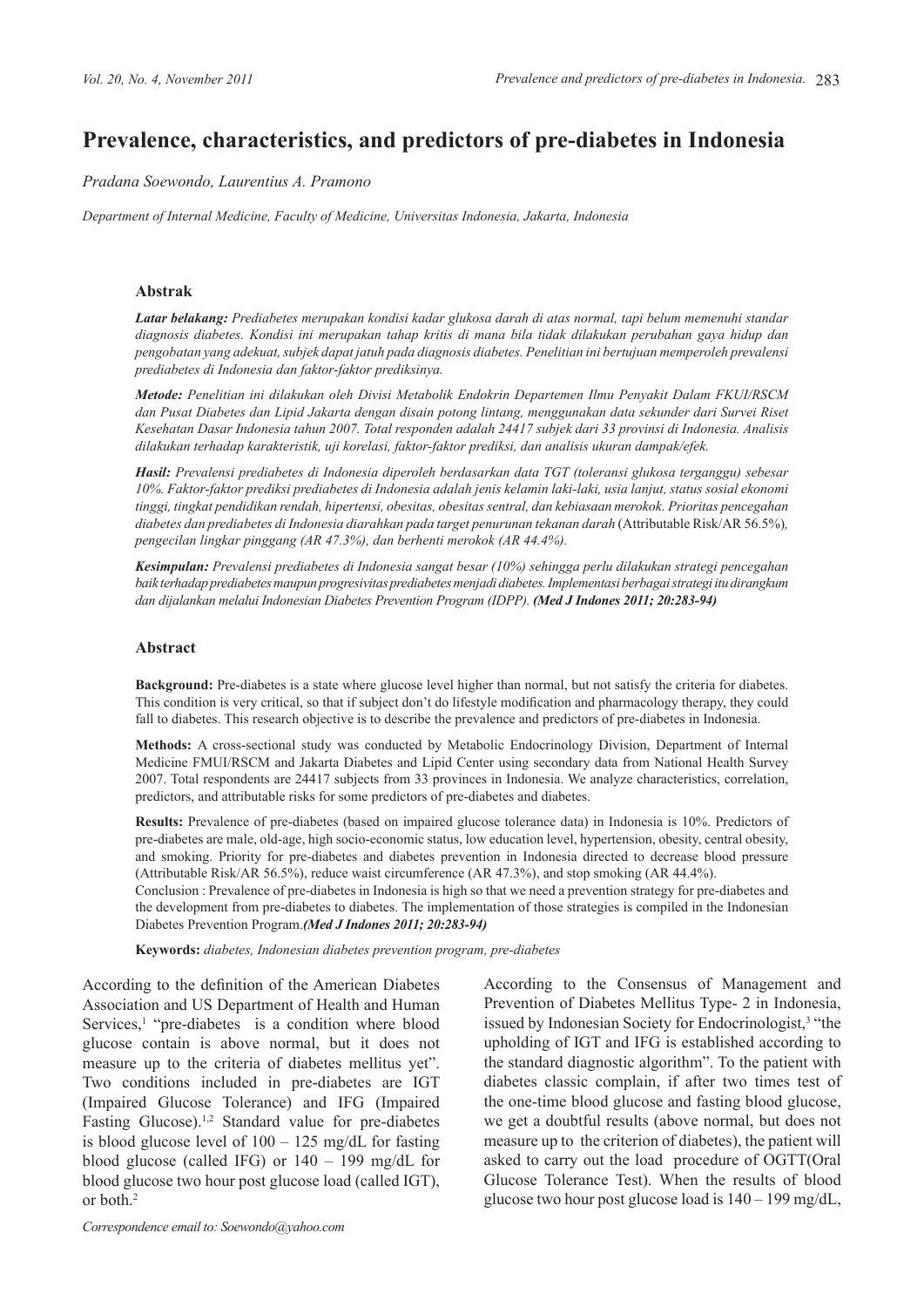the patient will be included in the criteria of impaired glucose tolerance.3,4

Pre-diabetes is a global health problem, which is extremely important at this moment. The prevalence of pre-diabetes, in fact, even higher than the diabetes prevalence. The person, who develops pre-diabetes, is going to become diabetes in several months or year, if he/she goes untreated in an appropriate and adequate manner.<sup>2</sup> Diabetes prevalence in the United States is 24.1 million people; while pre-diabetes is 57 million people (more than twice that of diabetes).<sup>2</sup> According to National Health Survey, the prevalence of diabetes as well as impaired glucose tolerance on adults in Singapore, are 9% and 15% each.<sup>5</sup>

The results of the survey conducted on several urban diseases in Jakarta in 2006, showed that pre-diabetes prevalence was 24.91%.<sup>6</sup> The figure consisted of Impaired Glucose Tolerance 17.90% and Impaired Fasting Glucose 7.01%.<sup>6</sup> Data of Basic Health Research, Ministry of Health Republic of Indonesia 2007, alluded that the prevalence of Impaired Glucose Tolerance on urban residents in Indonesia is 10.2%. This figure exceeds the prevalence of total diabetes as big as 5.7%. Three provinces with the highest IGT prevalence in Indonesia are West Papua, West Sulawesi and Sulawesi; each province got the percentage of 21.8%, 17.6% and 7.3%.

Pre-diabetes is a serious condition. Anyone who carries pre-diabetes runs the big risk to be diagnosed with diabetes mellitus. The study made by Vegt et al.<sup>7</sup> found out that prediabetes progressivity to be diabetes is 6-10% per year. For patients who carry both IGT and IFG, cumulative incidence in the period of 6 years is 65%, compared with the person with normal blood glucose level.

Several studies made by, among others; AusDiab, Framingham, DREAM, and STOP-NIDDM, found out that the risks to be affected by cardio-vascular is twice that of pre-diabetes' (IGT and IFG) victims, compared to an individual with normal glucose level. Coutinho discovered that IGT and IFG escalate the cardiovascular risk, each by 60% and 30%. The similar is put forward by DECODE study, that found out that the cardiovascular risk higher on individuals with the increasing blood glucose contain, two hour post-glucose-load.

According to the guidelines issued by European Society for Cardiology (ESC) and European Association for the Study of Diabetes (EASD)<sup>8</sup> 2007, pre-diabetes is related to several conditions, they are : old age, obesity, central obesity, lack of physical activities, lack of fruits and vegetable consumption, family history and hypertension. According to Pre-diabetes Consensus issued by American College of Endocrinology (ACE)

and American Association of Clinical Endocrinology (AACE)<sup>2</sup> in 2008, risk factors of diabetes and pre-diabetes are: family history, coroner heart disease, overweight and obesity, unhealthy life styles and hypertension. Any individuals who carried pre-diabetes (IGT or DPPT), run the higher risk of getting affected diabetes.

The lack of pre-diabetes guidance/consensus and the screening on diabetes creates the condition that makes pre-diabetes goes unknown and unwatched.9 For the purpose of screening of some predictive factors, several factors discovered in every country differs one each other, so that we cannot just generalize the data coming from other countries for the sake of the screening in Indonesia. Up to this moment, there is no study in Indonesia that investigates all sorts of predictive factors of pre-diabetes across the country and its relations with various demographic data.

This study is the first one of the kind conducted in Indonesia, aiming at finding out the relations between pre-diabetes and socio-demography of Indonesian society, along with their predictive factors, which are interrelated in more details. As a study material, the data is provided by Basic National Health Survey from Health Department RI 2008 can be an appropriate reference to investigate nation-widely the risk factors related to pre-diabetes. By knowing the predictive factors that reveal to us how pre-diabetes occur, we hopefully can strive for an appropriate and adequate prevention. Besides, we can also determine the needed screening data, in order to detect pre-diabetes early before it develops to become diabetes.

# **METHODS**

This study use secondary data coming from Basic Health Research Survey, Ministry of Health Republic of Indonesia 2007, designed in a cross-sectional way. The study was conducted nation-wide throughout 33 Provinces across Indonesia, engaging 24417 respondents coming from urban subjects.

The population of this study included all adults above 18 years of age across Indonesia. The population engaged was the respondents who took part in the blood glucose contain examination, available on the Basic Health Survey, Health Department RI 2007. Samples required were all study subjects who passed the inclusion criteria and did not measure up to the exclusion criteria. Samples were excluded when the results were damaged and could not be analyzed and had incomplete data in the analyzed variables.

The arrangement for the blood glucose contain examination, was made by using OGTT (Oral glucose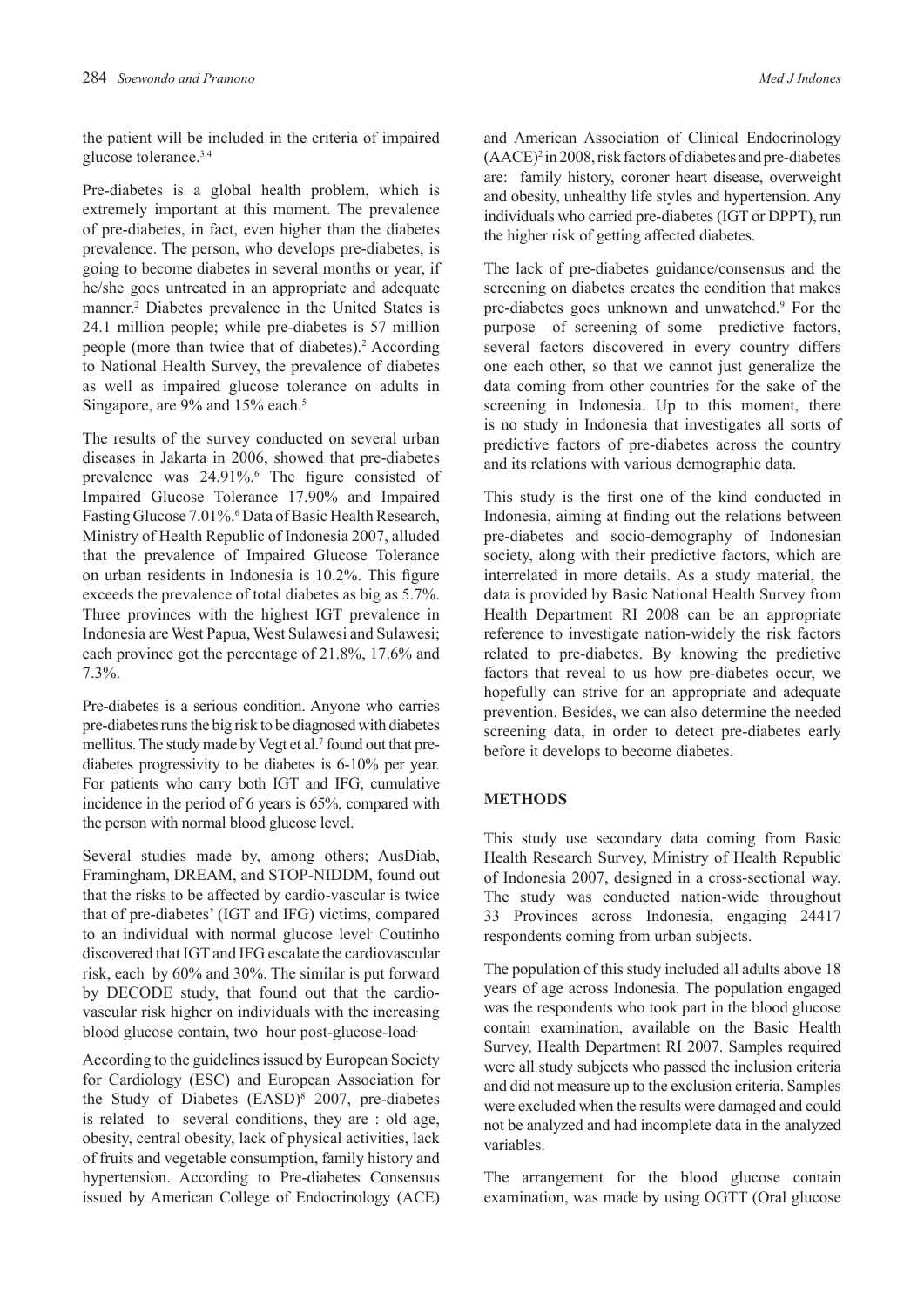Tolerance Test). To establish diabetes diagnoses, we referred to WHO 1999 and American Diabetes Association 2003, which was already adapted by the Board of Directors of Indonesian Society for Endocrinologist that was: 2 hours post load glucose level of 140-199 mg/dl.

It was stipulated that the criteria for socio-economical status was based on the expenditure, whereby the expenditure quintile 1 and 2 went to the category of low socio-economical status, while the expenditure in quintile 3,4 and 5 went to the category of high socioeconomical status. The criterion for education level was determined as follows: those who graduated from high-school up, were classified as high educational level, while those who were under-high-school, were classified as low educational level. As for the obesity criterion, we used the Asia Pacific Standard, which was: BMI (body mass index)  $\geq 25^{10}$  Central obesity was determined by waist circumference, using a fiberglass tape with the precision up to 0.1 cm, on Asia Pacific Standard basis, that was: for men, waist circumference  $\geq 90$  cm, and for women waist circumference  $\geq 80$ cm.11 Hypertension was determined by using blood pressure standard, on JNC VII basis was: the average blood pressure above 140 mmHg for systolic and 90 mmHg for diastolic.<sup>12</sup>

Adequate physical activities included activities that needed physical exercises, whether it was a light, medium, or a heavy one, more that 150 minutes per week. Risky diet pattern was determined that the subject who consumed fruit and vegetables under 5 portions per day is classified as high risk. Meanwhile, the criterion for access to the health services was: access to the health service was classified as difficult if the radius to the nearest health service was farther than 1 km away or the duration was longer than 1 hour's walk. Smoking habit was classified as : smoking daily, smoking once in a while, ex-smoker and non- smoking.

Furthermore, the data obtained would be analyzed by using SPSS 13.0 program. The analysis was carried out in the Division of Metabolic Endocrinology, Department of Internal Medicine, FMUI/RSCM, and Jakarta Diabetes and Lipid Center from November 2009 to January 2010. The data analysis covered basic characteristics of study sample, relation between prediabetes with several risk factors, and predictors of pre-diabetes comes out from the multivariate analysis. In the framework of seeking for a complete picture of pre-diabetes in Indonesia, we also carried out a study of ecology and the measuring of its impacts/effects as a means to determine the priority of social health actions or an adhoc targets on diabetes/pre-diabetes prevention, without ignoring other predictive factors.

# **Results**

# **Pre-diabetes prevalence in Indonesia**

Out of 24417 subjects, who run the OGTT procedures, we got 20249, who had data on their diabetes diagnose status. From 20249, we took those who passed the inclusion criteria as adults they were: the subjects  $\geq$ 18 years, and the results were 18956. The remaining 18956 was subdivided on the bases of diabetes diagnosis criteria as follows:

Table 1. Diagnosis criteria of research population

| Diagnosis criteria             | Total (n) | Prevalence $(\% )$ |
|--------------------------------|-----------|--------------------|
| Diagnosed Diabetes (DDM)       | 280       | $1.5\%$            |
| Undiagnosed Diabetes (UDDM)    | 778       | $4.1\%$            |
| Impaired Fasting Glucose (IGT) | 1887      | 10.0%              |
| Non-diabetes (normal)          | 16011     | 84.5%              |
| Total                          | 18956     | 100%               |

Prediabetes prevalence (Impaired Glucose Tolerance) for adults in Indonesia is 10.0%. The figure shows a minor difference with the analysis conducted by Basic Health Research Team 2007. This happened because the age criteria used was different. Basic Health Research used 15 year as the age criteria. Meanwhile, using 18 year as the criteria in this study is more accurate, because 18 years is the age limit for people in Indonesia and worldwide to be called adult.

Prevalence shown by total diabetes is 5.6 %. That indicates that pre-diabetes prevalence is almost twice higher than that of diabetes. It complies with the studies made in foreign countries, such as AusDiab, Framingham, DREAM and STOP-NIDDM.

# **The characteristics of pre-diabetes in Indonesia**

The characteristics of pre-diabetes carriers are classified on the bases of age, sex, occupation, socio-economic status, education level, access to health services and various other predictive factors and socio-demography. Table 2 shows characteristics of pre-diabetes carrier in Indonesia.

Table 2 illustrates that the majority of diabetes carriers in Indonesia are females (61.6%) with their occupation as housewives (27.3%).The unemployed are quite high (14.8%). So it is with the subjects whose occupation are entrepreneurs or service providers (20%). Seen on age bases, most of the pre-diabetes subjects are in an age range between  $38 - 47$ , with the trend towards the escalating the proportion, owing to age increase. Seen on socio-economical status basis, majority of pre-diabetes carriers come from high socio-economical status. While seen on education level basis, we can see the escalating of the proportion, owing to the increasing of the education level, although it is not staggering drastically.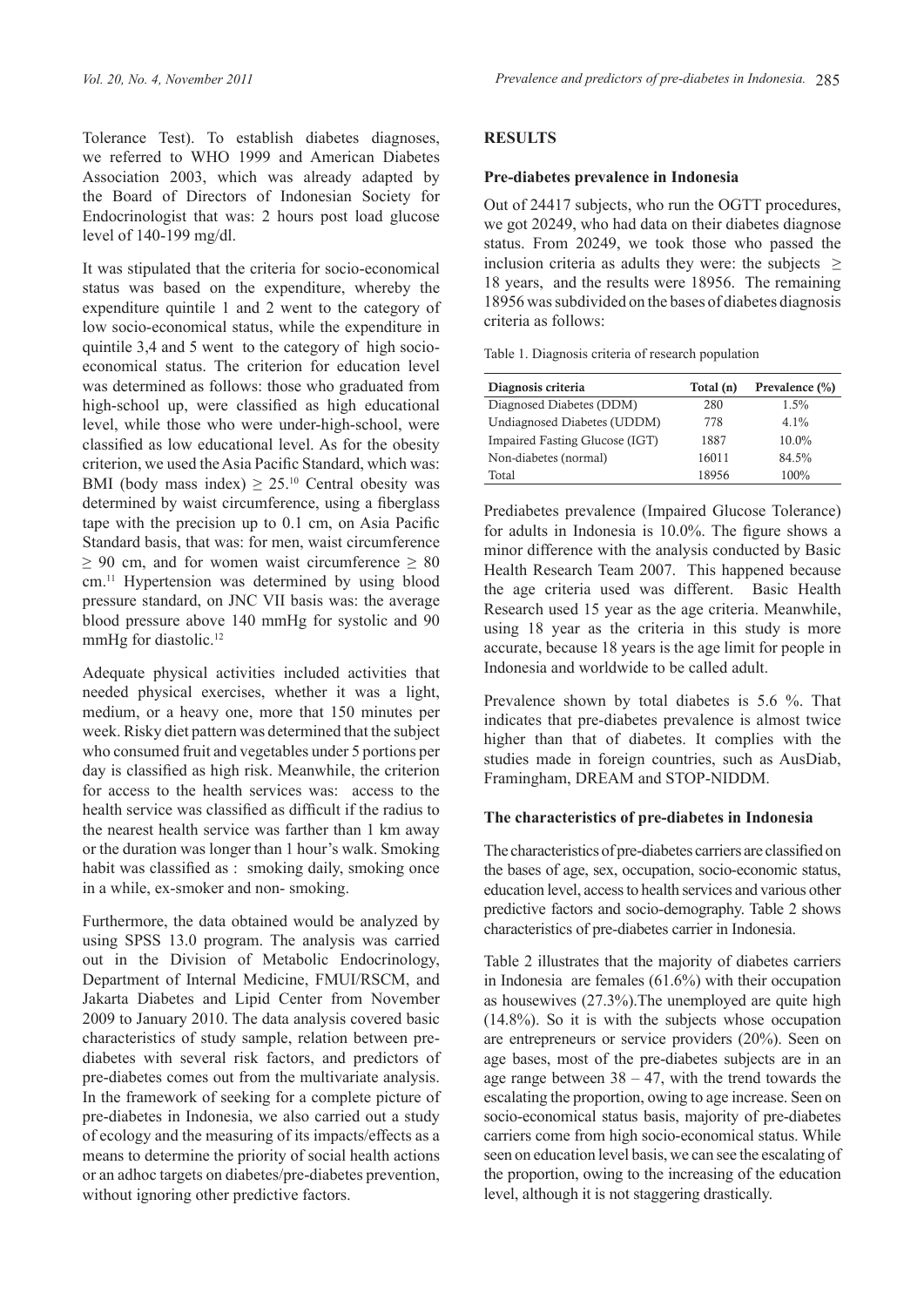#### Table 2. Characteristics of pre-diabetes in Indonesia

| N <sub>0</sub> | Characteristics        | Category                          | Total       | Percentage     | p-value   |
|----------------|------------------------|-----------------------------------|-------------|----------------|-----------|
| $\mathbf{1}$   | Sex                    | Male                              | 725         | 38.4%          | 0.000     |
|                |                        | Female                            | 1162        | 61.6%          |           |
| $\overline{c}$ | Age                    | 18-27 year-old                    | 301         | $16\%$         | $0.000\,$ |
|                |                        | 28-37 year-old                    | 345         | 18.3%          |           |
|                |                        | 38-47 year-old                    | 477         | 25.3%          |           |
|                |                        | 48-57 year-old                    | 350         | 18.5%          |           |
|                |                        | $\geq$ 58 year-old                | 414         | 21.9%          |           |
|                |                        |                                   |             |                |           |
| 3              | <b>Education</b> level | Never went to school              | 152         | 8.1%           | 0.000     |
|                |                        | No elementary certified           | 272         | 14.5%          |           |
|                |                        | Finish elementary school          | 452         | 24.1%          |           |
|                |                        | Finish junior high school         | 370         | 19.7%          |           |
|                |                        | Finish senior high school         | 488         | 26%            |           |
|                |                        | University/academy                | 143         | 7.6%           |           |
| $\overline{4}$ | Job                    | Jobless                           | 278         | 14.8%          | 0.000     |
|                |                        | Student                           | 95          | 5.1%           |           |
|                |                        | Housewife                         | 513         | 27.3%          |           |
|                |                        | Soldier/TNI                       | 11          | 0.6%           |           |
|                |                        | Civil government employee/PNS     | 141         | 7.5%           |           |
|                |                        | Private employee                  | 119         | 6.3%           |           |
|                |                        | Enterpreneur or service providers | 376         | 20%            |           |
|                |                        | Farmer                            | 113         | 6%             |           |
|                |                        | Fisherman                         | 11          | 0.6%           |           |
|                |                        | Labor                             | 152         | 8.1%           |           |
|                |                        | Others                            | 68          | 3.6%           |           |
| 5              | Social economy status  | Low                               | 698         | 37.2%          | 0.000     |
|                |                        | High                              | 1189        | 62.8%          |           |
| 6              | Access to health care  | Easy                              | 1840        | 97.6%          | 0.540     |
|                |                        | Difficult                         | 45          | 2.4%           |           |
|                |                        | No                                | 944         | 50.6%          | 0.000     |
| 7              | Hypertension           | Yes                               | 921         |                |           |
|                |                        |                                   |             | 49.4%          |           |
| 8              | Obesity                | No                                | 1251        | 66.4%          | 0.000     |
|                |                        | Yes                               | 634         | 33.6%          |           |
| 9              | Central obesity        | No                                | 1103        | 59.1%          | 0.000     |
|                |                        | Yes                               | 762         | 40.9%          |           |
|                |                        | No                                |             |                | 0.000     |
| 10             | Physical inactivity    | Yes                               | 1372<br>515 | 72.7%<br>27.3% |           |
|                |                        |                                   |             |                |           |
| 11             | High risk diet         | No                                | 30          | 1.6%           | 0.809     |
|                |                        | Yes                               | 1847        | 98.4%          |           |
| 12             | Smoking habit          | Everyday                          | 354         | 18.9%          | 0.000     |
|                |                        | Sometimes                         | 91          | 4.9%           |           |
|                |                        | Ex-smoker                         | 110         | 5.9%           |           |
|                |                        | Never smoked                      | 1322        | 70.4%          |           |
|                |                        |                                   |             |                |           |

Several data about pre-diabetes risk factors which are obtained from the Basic Health Research 2007, such as: hypertension, central obesity, and obesity, indicates that the pre-diabetes carriers who did not dominantly have a hypertension history, carry obesity and central obesity. So it is with the risk factors such as physical inactivity and smoking habit, which are not owned by the majority of pre-diabetes carriers in Indonesia. As for characteristics of risky diet pattern and access to health services, there are no significant differences seen from statistical point of view. This happened due to a great deal of the respondents, have high risk diet patterns towards diabetes/pre-diabetes and have an easy access to health services.

# **Ecology of pre-diabetes/diabetes study on Indonesian population**

Ecology study is a picture descriptively made of two or more aggregates to see the trend of disease, which is connected with the related factors, where its analytical unit is not individual but population. In correlation analysis concerning risk factors upon pre-diabetes , we make a fusion between subjects included in impaired glucose tolerance category (IGT) and diabetes, in order to leave out the bias to respondents, already included in diabetes category.

Analysis unit used to see the correlation between prediabetes or diabetes and several relevant risk factors.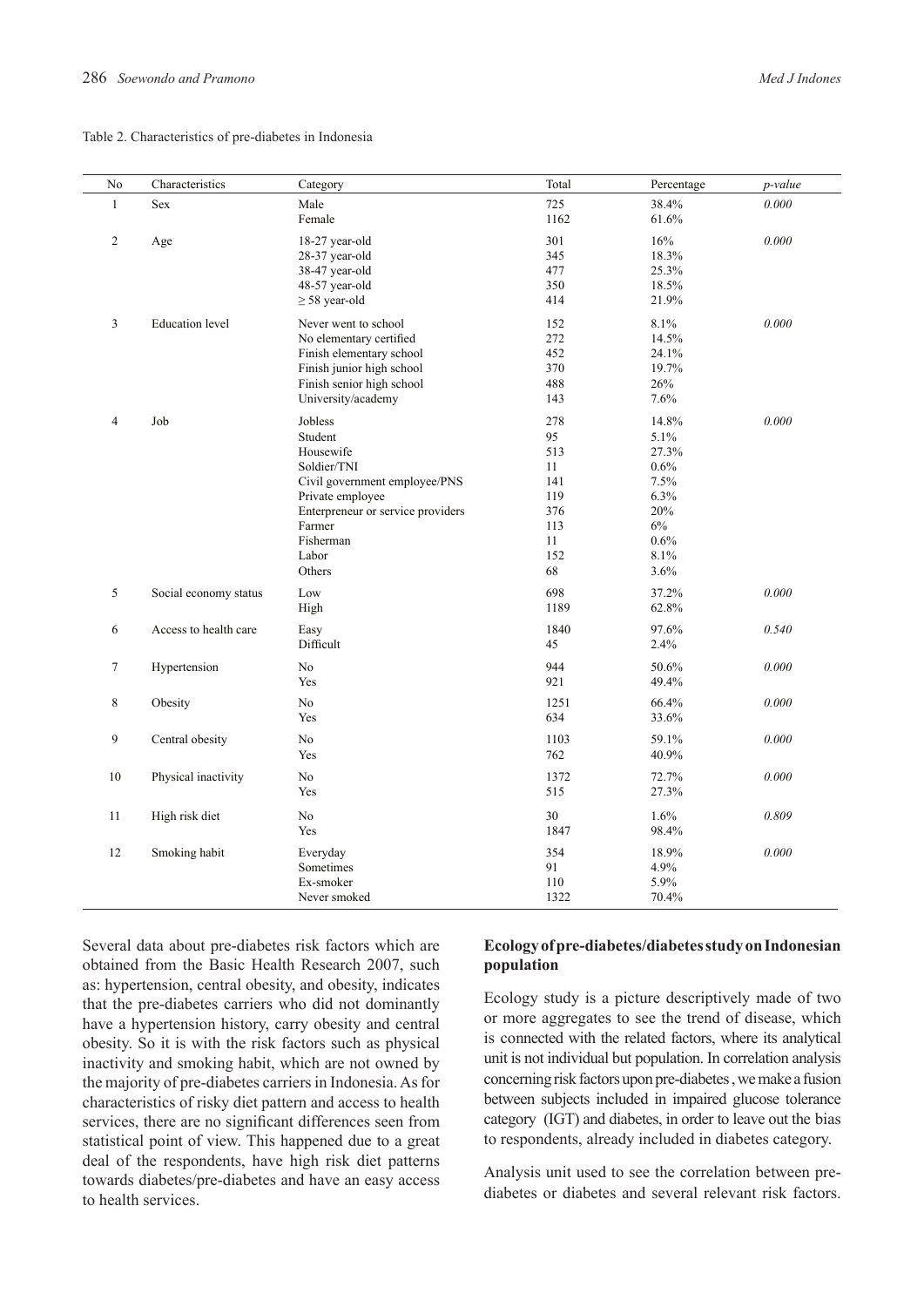



Notes:  $\blacksquare$ : Prevalence of prediabetes and diabetes in specific province Other colour : Prevalence of predictive factors

*Figure 1. Ecology analysis of prediabetes/diabetes subjects with the relevant predictive factors*

Figure 1 shows several strong and positive correlations between pre-diabetes or diabetes and several risk factors.

population. This moderate correlation shows some  $\frac{dP}{dP}$  moderate  $\frac{dP}{dP}$  strong relation. Correlation  $\frac{1}{2}$  level. Based on ecology analysis on the population of  $\frac{1}{2}$  of the people per r every province, the trend of pre-diabetes or diabetes of obesity, central obesity and hypertension. The **relaxation** it engages a large number of subjects. is increasing, together with the prevalence increase  $\frac{1}{t}$  in second a local number Based on figure 1, we obtain that obesity, central obesity, hypertension, and high sweet diet have moderate correlation with prediabetes/diabetes in Indonesian correlation shown by obesity is  $0.43$  (r=0.43), while for both obesity and hypertension, each with r of 0.35 and 0.32, respectively. This correlation shows that there is

a moderate-strong relation between hyperglycemia and obesity, central obesity and hypertension.

 $\frac{1}{2}$  and moderate  $\frac{1}{2}$  and moderate  $\frac{1}{2}$  and moderate  $\frac{1}{2}$  strong relation. Correlation shown focus of solutions in public health and population In the diabetes or diabetes illustration about a very good population trend, because Correlation shown by hyperglycemia condition and several life styles such as, physical inactivity, greasy food consumption and sweet food consumption on the population of a province also indicates a positive and moderate – strong relation. Correlation shown by the several risk factors is population description of the people per province plainly; however, it gives it engages a large number of subjects.

> is 0.43 ( $r=0.43$ ), while for Based on this analysis, we obtain a picture which reveals that pre-diabetes/diabetes has a significant relation with several risk factors statistically ( $p \le 0.05$ ).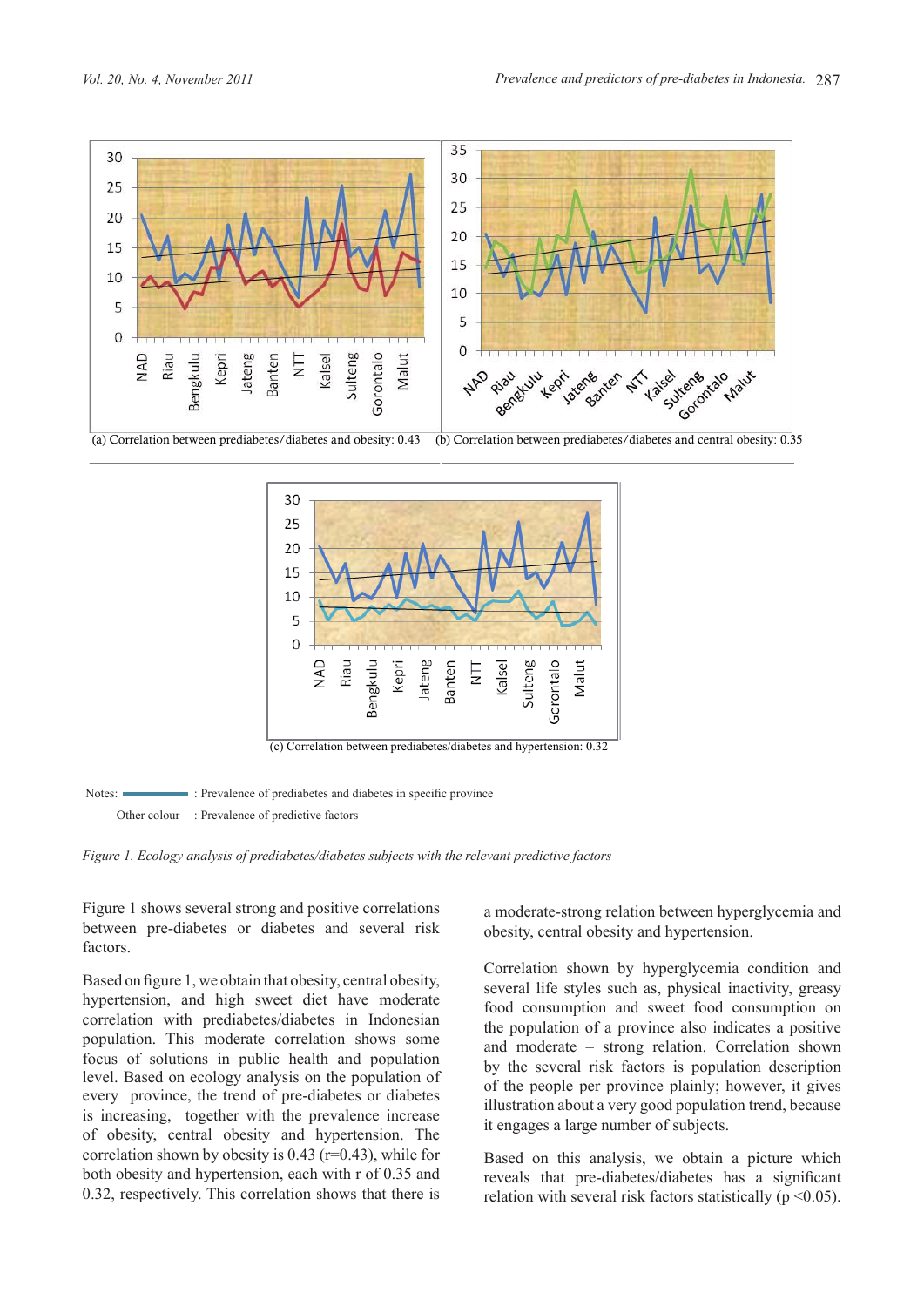#### Table 3. Correlation between several risk factors and prediabetes/diabetes in Indonesian population

|                            |                  |           | <b>Total</b>  |              |                          |             |         |
|----------------------------|------------------|-----------|---------------|--------------|--------------------------|-------------|---------|
|                            |                  | Normal    |               | Prediabetes/ |                          |             |         |
|                            |                  |           |               |              | <b>Diabetes</b>          | $\mathbf n$ | p-value |
|                            |                  | ${\bf N}$ | $\frac{1}{2}$ | $\mathbf n$  | $\overline{\frac{0}{0}}$ |             |         |
| Sex                        | Male             | 7468      | 86.5%         | 1150         | 13.5%                    | 8636        |         |
|                            | Female           | 8525      | 82.6%         | 1795         | 17.4%                    | 10320       | 0.000   |
| Age                        | 18 - 27 year-old | 5206      | 93.5%         | 361          | 6.5%                     | 5567        |         |
|                            | 28 - 37 year-old | 3870      | 89.4%         | 461          | 10.6%                    | 4331        |         |
|                            | 38 - 47 year-old | 3235      | 81.7%         | 726          | 18.3%                    | 3961        | 0.000   |
|                            | 48 - 57 year-old | 2028      | 75.9%         | 645          | 24.1%                    | 2673        |         |
|                            | $> 58$ year-old  | 1672      | 69%           | 752          | 31%                      | 2424        |         |
| Social economy             | High             | 9730      | 83.6%         | 1908         | 16.4%                    | 11638       | 0.000   |
| status                     | Low              | 6281      | 85.8%         | 1037         | 14.2%                    | 7318        |         |
| Education                  | High             | 6132      | 86.1%         | 994          | 13.9%                    | 7126        | 0.000   |
|                            | Low              | 9763      | 83.4%         | 1939         | 16.6%                    | 11702       |         |
| Hypertension               | No               | 10830     | 88.9%         | 1348         | 11.1%                    | 12178       | 0,000   |
|                            | Yes              | 4932      | 75.9%         | 1570         | 24.1%                    | 6502        |         |
| High risk diet             | No               | 15597     | 84.4%         | 2884         | 15.6%                    | 18481       | 0,701   |
|                            | Yes              | 298       | 85.9%         | 49           | 14.1%                    | 347         |         |
| Smoking habit              | Everyday         | 3987      | 88.4%         | 525          | 11.6%                    | 4512        |         |
|                            | Sometimes        | 959       | 87.5%         | 137          | 12.5%                    | 1096        | 0.000   |
|                            | Ex-smokers       | 669       | 77.6%         | 193          | 22.4%                    | 862         |         |
|                            | Never smoked     | 10280     | 83.2%         | 2078         | 16.8%                    | 12358       |         |
| Access to health care Easy |                  | 15521     | 84.4%         | 2870         | 15.6%                    | 18391       | 0,340   |
|                            | Difficult        | 490       | 93.9%         | 69           | 6.1%                     | 522         |         |
| Central obesity            | No               | 11517     | 87.7%         | 1617         | 12.3%                    | 13134       | 0.000   |
|                            | Yes              | 4245      | 76.5%         | 1301         | 23.5%                    | 5546        |         |
| Obesity                    | No               | 12446     | 87%           | 1866         | 13%                      | 14312       | 0.000   |
|                            | Yes              | 3556      | 76.8%         | 1077         | 23.2%                    | 4633        |         |
| Physical inactivity        | No               | 12091     | 85.1%         | 2116         | 14.9%                    | 14207       | 0,000   |
|                            | Yes              | 3920      | 4.7%          | 829          | 95.3%                    | 4749        |         |

Two variables, which do not shows any significant relation statistically with pre-diabetes/diabetes are access to health service (p=0.340) and risky diet pattern (p=0.701). It happened because access proportion to health service is easy and risky diet pattern is very high in the circle of respondents (proportion >95%).

# **Pre-diabetes multivariate analysis on Indonesian people**

In the framework of acquiring pre-diabetes predictive factors on Indonesian people, we created a multivariate analysis by way of controlling method upon other variables in an epidemiological model by means of multivariate analysis, we can get OR (ratio odds) value, which gives information about relative opportunity value of an incidence (in this case pre-diabetes), based on available / unavailable of those predictive factors (for instance: socio-demographical characteristics, life

style, or relevant comorbidity) on the relevant subjects. Variables that eligible for multivariate test are variables, which give significant value statistically on bivariate analysis P<0.25.

Based on the multivariate analysis, we obtain several predictive factors related with pre-diabetes/diabetes spectrum in Indonesia. Some of the predictive factors, which belong to the unchangeable factors, are male sex and old age. While factors related to comorbidity and life style are hypertension, obesity, central obesity, and smoking habit. Two socio-demographical factors which belong to pre-diabetes/diabetes predictor are high socio-economical status and low education level. These predictive factors are identical with diabetes mellitus predictive factors (without engaging pre-diabetes subjects) in the study conducted by Pramono et al.<sup>13</sup>, however, it differs with the study conducted by Mihardja et al. $14$ , owing to the different criteria used in several variables.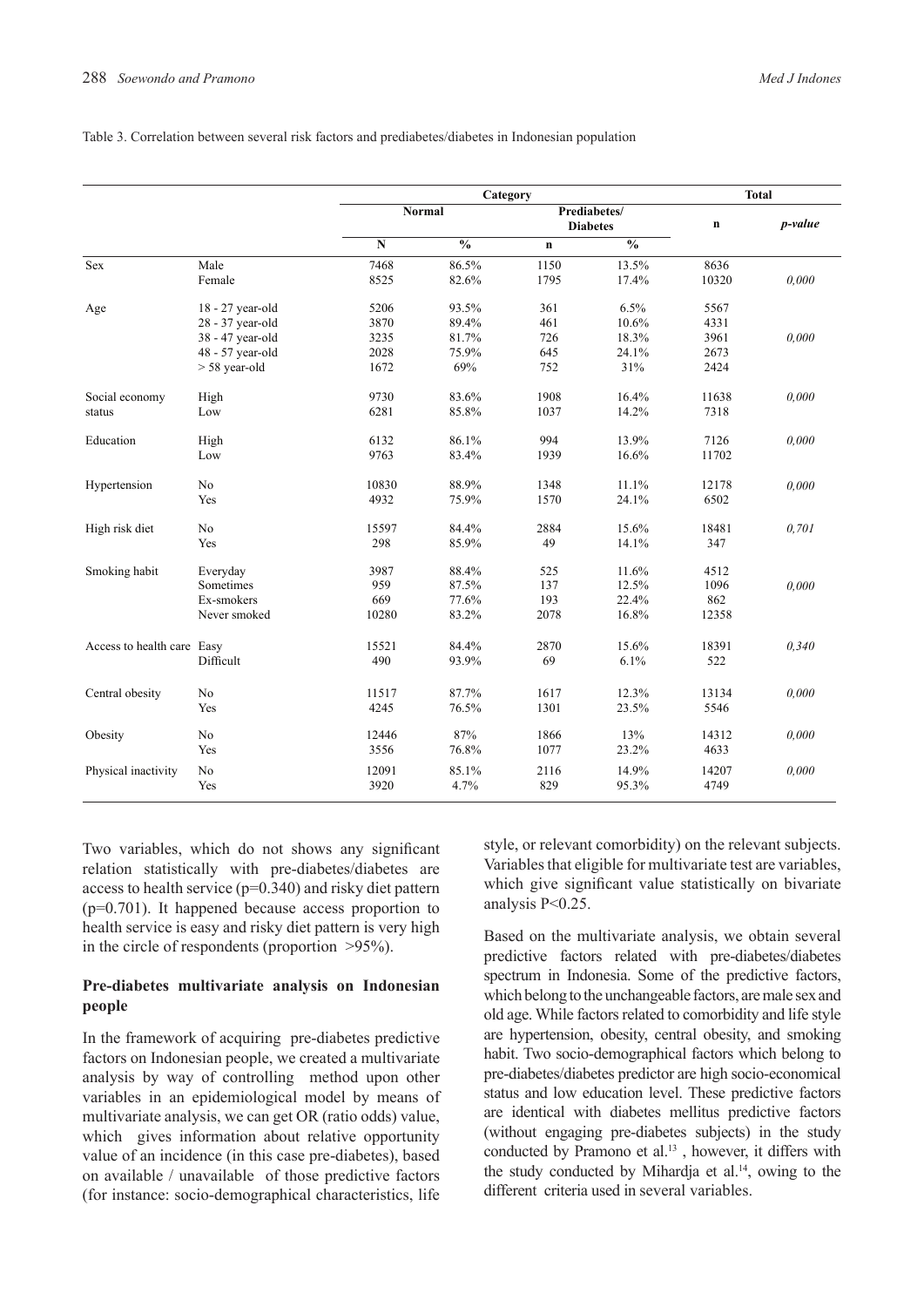| Variable               | Category           | OR      | 95% CI        | p value |
|------------------------|--------------------|---------|---------------|---------|
| <b>Sex</b>             | Male               |         |               |         |
|                        | Female             | $0.8\,$ | $0.61 - 0.92$ | 0.020   |
| Age                    | 18-27 year-old     |         |               |         |
|                        | 28-37 year-old     | 1.9     | 1.42-2.91     | 0.000   |
|                        | 38-47 year-old     | 4.8     | 3.32-6.83     | 0.000   |
|                        | 48-57 year-old     | 8.7     | $7.8 - 9.2$   | 0.000   |
|                        | $\geq$ 58 year-old | 11.2    | $9.9 - 12.6$  | 0.000   |
| Social economy status  | Low                |         |               |         |
|                        | High               | 1.1     | $1.04 - 1.21$ | 0.030   |
| <b>Education level</b> | High               |         |               |         |
|                        | Low                | 1.2     | $1.04 - 1.40$ | 0.010   |
| <b>Hypertension</b>    | No                 |         |               |         |
|                        | Yes                | 1.4     | $1.22 - 1.74$ | 0.000   |
| <b>Obesity</b>         | No                 |         |               |         |
|                        | Yes                | $1.2\,$ | 1.12-1.53     | 0.000   |
| <b>Central obesity</b> | No                 |         |               |         |
|                        | Yes                | 1.5     | 1.36-1.78     | 0.000   |
| <b>Smoking habit</b>   | Smokers            |         |               |         |
|                        | Non-smokers        | 1.4     | 1.22-1.68     | 0.000   |

Table 4. Predictors analysis of prediabetes/diabetes in Indonesian population

Particularly for smoking habits, the analysis shows paradoxical results against general theory, and the studies developed up till now. In this study we discover that "non-smokers' (combination between ex-smokers and non smokers) increases the pre-diabetes/diabetes prediction, compared to "smoker subjects' (combination between daily smokers and once in a while smoker). Some other candidates such as access to health service, risky diet pattern, and physical inactivity do not give significance statistically, so that they do not belong to pre-diabetes/diabetes predictive factors in Indonesia.

# **Attributable risk of predictive factors of prediabetes in Indonesia**

Attributable risk is used to measure how big the size of community health problem (question), resulted from exposure or predictive factor. This evaluation is coming in useful for determining the priority on public health action in a certain sub-district area, a province, or a country. In the measuring of pre-diabetes, we use impact parameter AR % (attributable risk percent), that is, the decrease percentage of the size of health problems (prediabetes prevalence), when predictive factor is left out. Table 5 shows the list of pre-diabetes AR% on several predictive factors that can be prevented.

Based on AR% shown on Table 5, we can see that hypertension has the highest impact to pre-diabetes/ diabetes in Indonesia. AR% as big as 56.5% indicates that if hypertension predictive factor merely is left out, pre-diabetes/diabetes incidences in Indonesia can be lowered 56.5% of existing prevalence Thereby, lowering the blood pressure will give the greatest prevalence decrease compared to preventing other factors. In the domain of public health action, hypertension prevention suppose to become priorit in policy or adhoc target (adhoc achievements) in socialization programs, without ignoring certain other predictive factors.

# **Discussion**

# **Prevalence and characteristics of pre-diabetes in Indonesia**

Pre-diabetes prevalence on adult people in Indonesia is 10.0%. This computation merely engages subjects aging  $\geq$  18 year. The age limit complies with the age limit for adults, which is acknowledged both in health and law fields in Indonesia. This figure occupies almost two-fold of diabetes mellitus prevalence in Indonesia (5.6%). Almost similar condition can be found on several studies like in Singapore, where prediabetes (15%) gets prevalence higher than diabetes  $(9\%)$ .<sup>5</sup> And what is more, in Africa region by and large, pre-diabetes prevalence is twice (7.1%) than that of diabetes prevalence  $(3.2\%)$ .<sup>15</sup>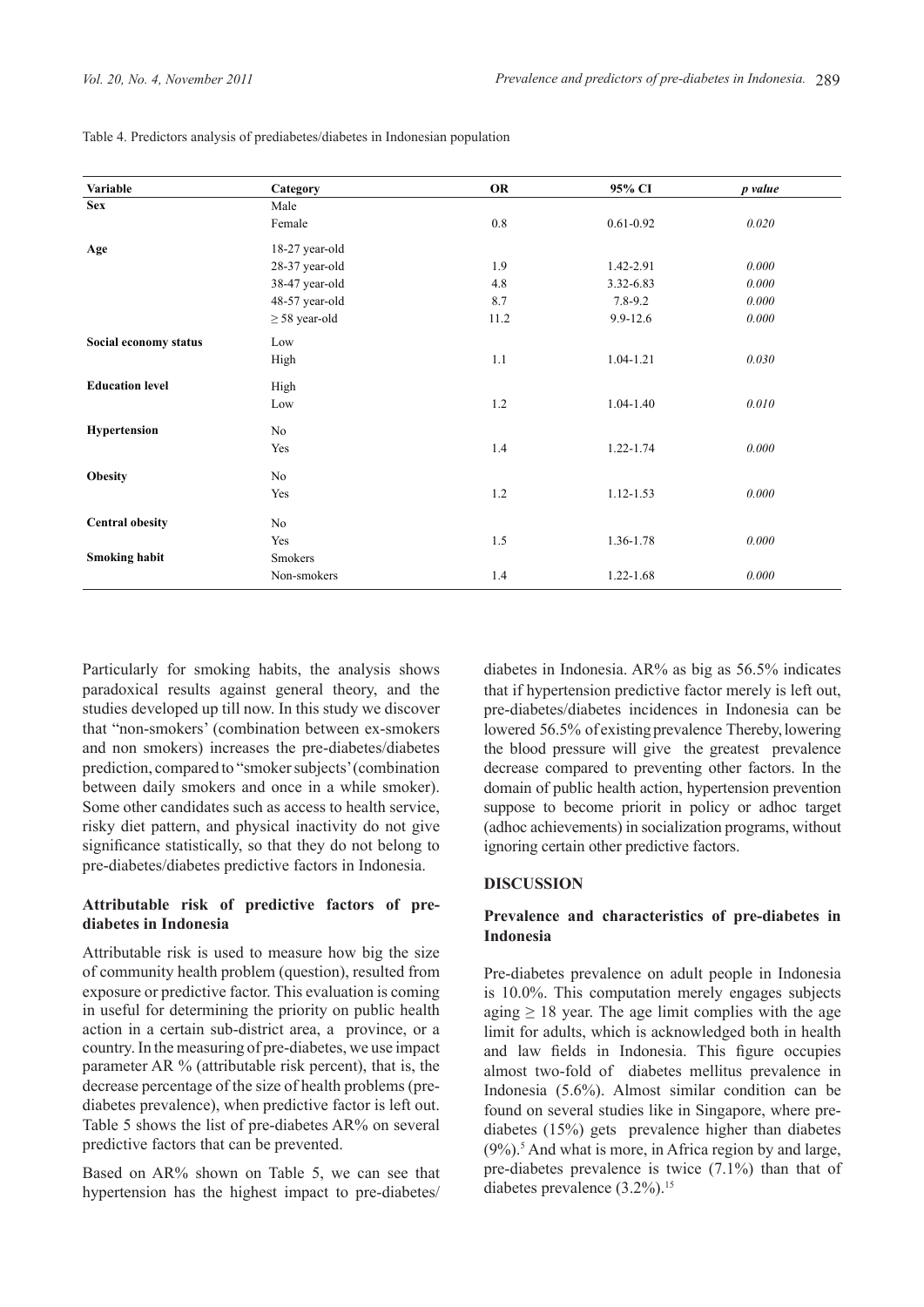|  | Table 5. Attributable risk of several predictive factors of |  |  |  |
|--|-------------------------------------------------------------|--|--|--|
|  | prediabetes in Indonesia                                    |  |  |  |

| <b>Predictive factors</b> | $AR\%$ Notes |                                         |
|---------------------------|--------------|-----------------------------------------|
| Obesity                   | 23%          |                                         |
| Central obesity           | 47.3%        |                                         |
| Hypertension              |              | 56.5% Priority for public health action |
| Physical inactivity       | 23%          |                                         |
| High risk diet (less      | 16.7%        |                                         |
| fruits and vegetables)    |              |                                         |
| No smoking habit          |              | 44.4% Contrary with biological          |
|                           |              | plausibility and most                   |
|                           |              | epidemiological studies, no             |
|                           |              | smoking habit in this study is a        |
|                           |              | risk factor for pre-diabetes            |
|                           |              |                                         |

Nevertheless, the different conditions are found in some other countries. The study, conducted by Mohan et al.<sup>16</sup> in India, discovered that the prevalence of diabetes and IGT in urban areas in India is 15.5% and 10.6%. Meanwhile, the study of Al-Nozha et  $al^{17}$  discovered that diabetes prevalence and Impaired Fasting Glucose (IFG) in Arab-Saudi is 23.7% and 14.1%. Both showed that IFG prevalence was lower than diabetes prevalence.

Data shown from the present study, Mohan and Al-Noza had weakness on pre-diabetes data, while this study and Mohan's. have no IFG data, meanwhile the study of Al-Nozha's. did not take IGT data. It is different with the study of AusDiab in Australia, who had pre-diabetes data, derived from the combination of IGT and IFG, that is 10.6% and 5.8% respectively, so that they obtained data for pre-diabetes prevalence 16.4%. The establishment of diabetes and pre-diabetes diagnoses applied merely one measurement (Impaired Fasting Glucose only, or just two hour post glucose load) could underestimate the prevalence of diabetes and pre-diabetes.<sup>18</sup> The addition of IGT and IFG, gave a more complete illustration about pre-diabetes prevalence in a certain areas.

Apart from the completeness of pre-diabetes data, which is merely shown by IGT, this study also has limitation, which is the sample collection technique. In the Basic Health Research 2007, at the test stage, where blood glucose levels was examined, the respondents included were derived merely from urban residents, with the result that could not produce a comprehensive prevalence for pre-diabetes prevalence in Indonesia. Unfortunately, blood glucose level test for diabetes diagnoses is still difficult to be conducted in the areas. Up till now, there are still limited number of community epidemiology studies in Indonesian rural areas , and a considerable part of them are done merely locally, for instance: in rural area in Bali made by Suastika, and Ende Diabetes Study made by Waspadji et al.<sup>19</sup>

Other weakness which is significant enough is the lack of diabetes historical data in the family, on the predictive factor candidates. This is because Basic Health Research Team did not put the variable mentioned, at the time of making the questioner form. This matter should be evaluated in the future, by the way of socialization, recommendations and the mentioning of the variable: diabetes history in family, in coming national surveys.

The strength of this study is that the research data covers nationwide, collected from 33 provinces across Indonesia. The research data of this big-scale, could only be obtained by a nation-wide survey, coordinated by Health Ministry, Republic of Indonesia. In terms of the data newness, Basic Health Research 2007 is the last nation-wide health survey conducted in Indonesia. Thereby, the data obtained are current data. Apart from that, compared with the study conducted by Mihardja et al.14 the results obtained put more weight on illustrating the prevalence of real adult person, owing to the applying of age standard  $\geq 18$  year.

Pre-diabetes prevalence obtained in this study illustrate that one of ten people in Indonesia goes through the impaired glucose tolerance. If there is no intervention or adequate and appropriate secondary prevention, this condition will lead him/her to be affected by diabetes. The progressivity of IGT to become diabetes is 6-10% per year.<sup>7</sup> Besides, IGT carrier generally, has a bad lipid profile according to the criteria, stipulated by National Cholesterol Education Program (NCEP). The conditions caused IGT victims to get the administration, both non--pharmacologically and pharmacologically.

Pre-diabetes carrier in Indonesia is dominated by woman (61.6%, mostly with the age range of 38-47 year (25.3%), followed by elderly ( $\geq$  58 year) with trend of soaring, owing to the age increase. This discovery complies with the diabetes epidemiological profile world-wide, discovered by Wild et al.<sup>20</sup> Globally, on the age under 60 years, diabetes prevalence on males is higher that on females, however, on the age above 60 years, the figure changes. By large, diabetes proportion in the world is higher on females than males. Most possibly this is caused by the number as well the life expectation figure of the females, are higher than males.

In the developed countries, more of the diabetes carriers are in the age range of above 65 years, compared to people in the younger age range. In the developing countries the conditions occurred are the other way round. The prevalence of diabetes carriers in developed countries lies more on the range of ages 45 -64 years. On the age of young adults, the prevalence is higher than average prevalence of diabetes of young adults worldwide.<sup>20</sup> This indicates that the transition of economy,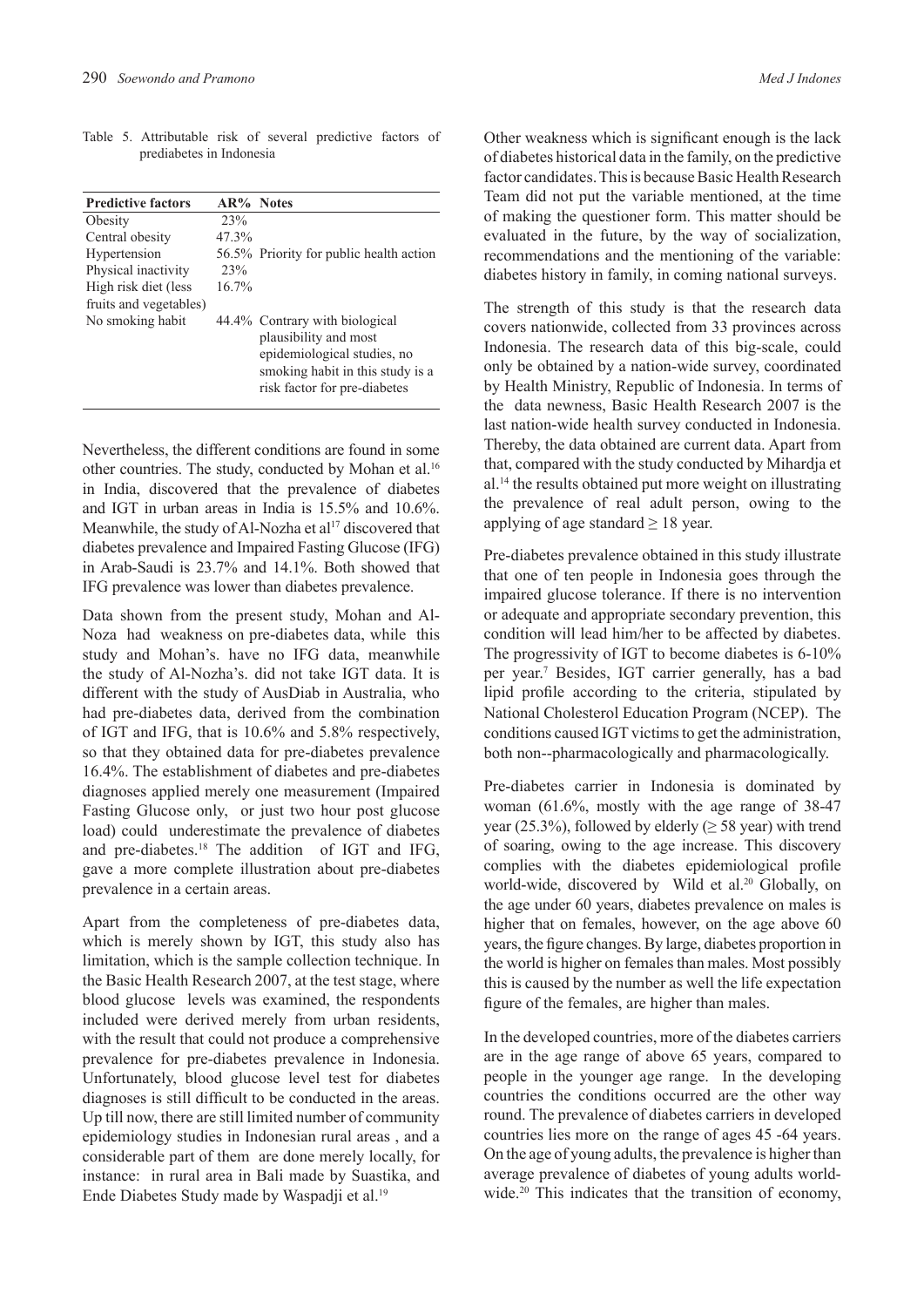The study related to sex and age (adjusted) is required in the diabetes epidemiology studies. The reason is because each sex and age levels have a different risk factors. The DECODA Study<sup>18</sup> discovered that there is a conspicuous difference on the prevalence of diabetes and Impaired Glucose Tolerance, on various races, ages, and sexes in 11 Asian countries. Prevalence of diabetes is increasing owing to age but with the peak prevalence, which is different between races.<sup>18</sup> Data which has a specific in age and sex, will give a more complete comprehension to diabetes on every group. The case aforementioned, aimed to improve the efficiency of prevention strategy on each group. In the future, diabetes epidemiology studies in Indonesia will be directed to the specific age and sex.

## **Pre-diabetes predictive factors in Indonesia**

There are several ways to do an epidemiology analysis on data obtained by means of survey. Some methods that can be used are ecology study, bivariate and multivariate analysis, and impact/effect analysis. This study produces various analyses, so that it is expected that this study can give a complete picture on risk factors and pre-diabetes prediction in Indonesia.

Ecology study is a descriptive method, which shows correlation between bound variables (diseases) and free variables (risk factors), with analysis unit as population. Population used in this study is the people who live in a certain province. In this study, it is discovered that there is a moderate – strong correlation on some risk factors in a certain population, among others: obesity  $(r=0.43)$ , central obesity  $(r=0.35)$ , hypertension  $(r=0.32)$ , physical inactivity (r=0.21), greasy food consumption  $(r=0.22)$ , and sweet food consumption  $(r=0.39)$ . For a study which engages subjects in a gigantic amount of people on a national scale, the correlation value mentioned, shows a real relation between pre-diabetes/ diabetes trend in a certain area, and comorbidity and life style trend in a certain province.

Based on the bivariate and multivariate analysis, we discover several pre-diabetes predictive factors on Indonesian people, they are: sex, age, socialeconomic status, education level, obesity, central obesity, hypertension, and no smoking habit. These predictive factors differ from the findings of Mihardja et al.14, where Mihardja got age, sort of occupation, hypertension, central obesity, obesity, and smoking habit as determinant factors (multivariate) on prediabetes/diabetes. This happens due to the variable

selection and criteria establishment are different with that of Mihardia's.

Mihardja subdivided smoking habit into: smoking 1-24 cigarette /day and smoking  $\geq$  25 cigarettes /day. This makes OR 1.7, with smoking risk  $\geq 25$  cigarettes /day, which is higher than smoking group 1-24.cigarette/day. Although the subdivision may cause bias to occur, on measuring (subject smokes 1 cigarette / day), however the conclusion obtained is better than this study. By subdividing into smoking and non-smoking, this study precisely discover that smoking become a protective factor for pre-diabetes, something which still need a further explanation and cannot be absorbed utterly. Actually, this findings has the same results as Pramono et al's13 in Indonesian undiagnosed diabetes subjects. This phenomenon should be studied in the future projects.

Although we obtain a similar conclusion concerning age risk factor with Mihardja et al., this study has a detailed division in age, by dividing into ranges of 10 years , so that the picture of epidemiology and risk can be seen more clearly, between the young adults, the adults and the elders. This study got an increase in OR compatible with the increment of age span. Meanwhile, males were predicted to carry pre-diabetes/diabetes higher than female sex. This finding is similar with the study of Franse et al.<sup>21</sup>, who discovered that males runs the risk to carry diabetes higher than female sex.

Obesity, central obesity, and hypertension increase the pre-diabetes/diabetes prediction in OR, each was 1.2 (95% CI 1.12-1.53), 1.5 (95% CI 1.36-1.78), and 1.4 (95% CI 1.22-1.74). While high socio-economical status and low education level increase the pre-diabetes/ diabetes prediction. This happened because in the high socio-economic status, the opportunity of the sedentary lifestyle is bigger, while in low education level, the subject has a lack of knowledge about pre-diabetes/ diabetes prevention.

# **Indonesian Diabetes Prevention Program**

One of the strategies, which is already socialized in some foreign country's health organizations, particularly diabetes organization, to constrain prediabetes development to become diabetes is Diabetes Prevention Program (with acronym DPP). DPP has two objectives, which is subdivided into primary and secondary objectives. DPP's primary objective is to prevent or to decelerate diabetes development on IGT subjects. While DPP's secondary objective is to decrease incidences of cardio-vascular, the risk of cardio-vascular complication, and to prevent atherosclerosis.<sup>22</sup>

DPP has been in operation in several countries worldwide. Some national-scale clinical studies are conducted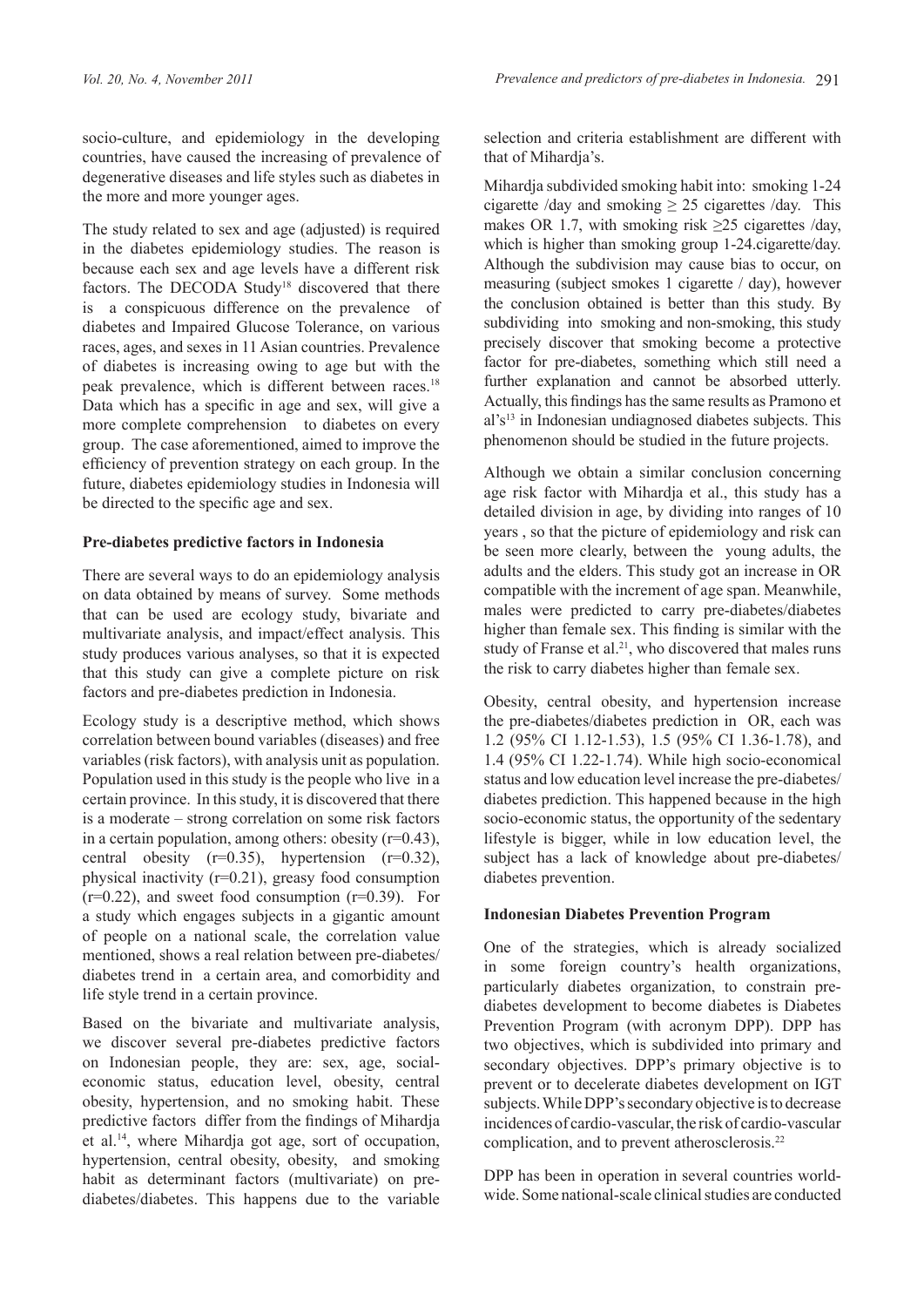to measure DPP's achievements in constraining the progressivity of pre-diabetes to become diabetes. Two of DPP's strategies, extensively applied, are life style changes, by way of doing physical activities regularly at least 150 minutes a week and diet to get a decrease of 7% of body weight, and the using of metformin 850 mg two times per day.21 In The United States, by just changing the life styles only, the people can decrease on average 58% the risk to be become diabetes. The lifestyle changes are extremely influential on the age group above 60 years (decrease progressivity to become diabetes 71%). After a year's observation period, the subjects who become diabetes in the treatment group (make changes in life style) is 5%, which is far lower than control group 11%. While just metformin only, is able to decrease the progressivity of pre-diabetes to become diabetes 31% and it is most effective on the young adults (25-44 year).

The study conducted by Orchard et al.<sup>23</sup> conclude that life style changes and the using of metformin decrease the incidence of metabolic syndrome on IGT subjects. Just life style changes only, decrease the incidence of metabolic syndrome 41% and the using of metformin decrease the incidence 17%. In Canada, the success of DPP needs to be supported by a very effective health promotion since school age. According to Ho et al. except for life style changes and pharmacotherapy, DPP need to be supported by a good socialization system, the accessibility of health services, and a good perception of the community to the diabetes prevention.24

In Asian region, India included as one of the countries, which has run clinical study of DPP in a national-scale. The study conducted by Ramachandran et al. obtained that life style changes and metformin can prevent diabetes on the subjects, who have already diagnosed as IGT.25 The Relative Risk Reduction (RRR) on life style changes is 28.5%, the using of metformin 26.4%, and the combination of the two is 28.2% This indicates that whether life style changes or the using of metformin, both are equally important in decreasing the incidence of diabetes.

Up to this moment, In Indonesia, we have no clinical study in national scale to the efficacy of DPP in preventing and decelerating the pre-diabetes to become diabetes. The studies related to the life style changes, diet, education and health promotion, along with pharmaceutical products, needs to be made in order to know which of the DPP's strategies, that is the most agreeable to Indonesian people. Nevertheless, based on the impact analysis of predictive factors on prediabetes discovered on this study, the researchers can aim to targets for life style changes, health promotion, and the using of the pharmaceutical products mentioned on

some priorities or adhoc targets, they are : the decreasing of blood pressure, central obesity, and stop smoking.

Based on the impact/effect analysis of pre-diabetes/ diabetes, if all subjects decrease their blood pressure to normal level, pre-diabetes/diabetes could be decreased to 56.5%, and so do the waistline, If they can shorten the waistline to normal level and stop smoking, in which case each of them can decrease the incidence of prediabetes/diabetes to 47.3% and 44.4%. This measuring of impact  $(AR\%)$  will be very useful to set the policy and clinical recommendation to determine the priority of targets to be achieved. By setting some adhoc targets, like: the decreasing of blood pressure, the shortening of waistline, and stop smoking aforementioned, anyone can more clearly knows just what kind of behavior exactly, that should be done and what variable to be checked to the medical care experts.

Indonesian Diabetes Prevention Program (IDPP) is a discourse, that should be discussed, either on the clinicians levels, professional organizations, or interesting parties (Indonesian Society for Endocrinologist, Indonesian Diabetes Association, and Indonesian Diabetes Educator Association), along with the Government (Health Department RI), so that all parties cooperate in arranging (1) clinical studies to have a knowledge of the efficacy of IDPP, (2) a system, that can support the success of IDPP, (3) recommendation to IDPP, (4) Socialization strategy, and (5) evaluation to the achievements of IDPP (either locally or nationally). It is really hoped that through a series of these program in the near future, Indonesia will be able to decrease the prevalence of pre-diabetes and diabetes in such a way that spoilage level, death, along with medication costs as the result from both diseases can be reduced

In conclusion, pre-diabetes prevalence based on IGT data in Indonesia is 10%. The figure was almost two-fold of diabetes prevalence, that is, 5.6%. A considerable part of pre-diabetes carriers in Indonesia are females. Span of age that mostly affected, is 38- 47 year. Based on the inter-provinces ecology study in Indonesia, it is found that pre-diabetes has a moderate – strong and positive correlation with obesity, central obesity, hypertension, physical inactivity, greasy food consumption, sweet food consumption.

Pre-diabetes predictive factors in Indonesia are male sex, old age, high socio-economical status, low education level, obesity, central obesity, and hypertension. Based on impact parameter analysis, priority of the prevention of pre-diabetes/diabetes in Indonesia, ought to be directed consecutively to the decreasing of blood pressure, the prevention of central obesity, and stop smoking. Furthermore, the prevention of obesity and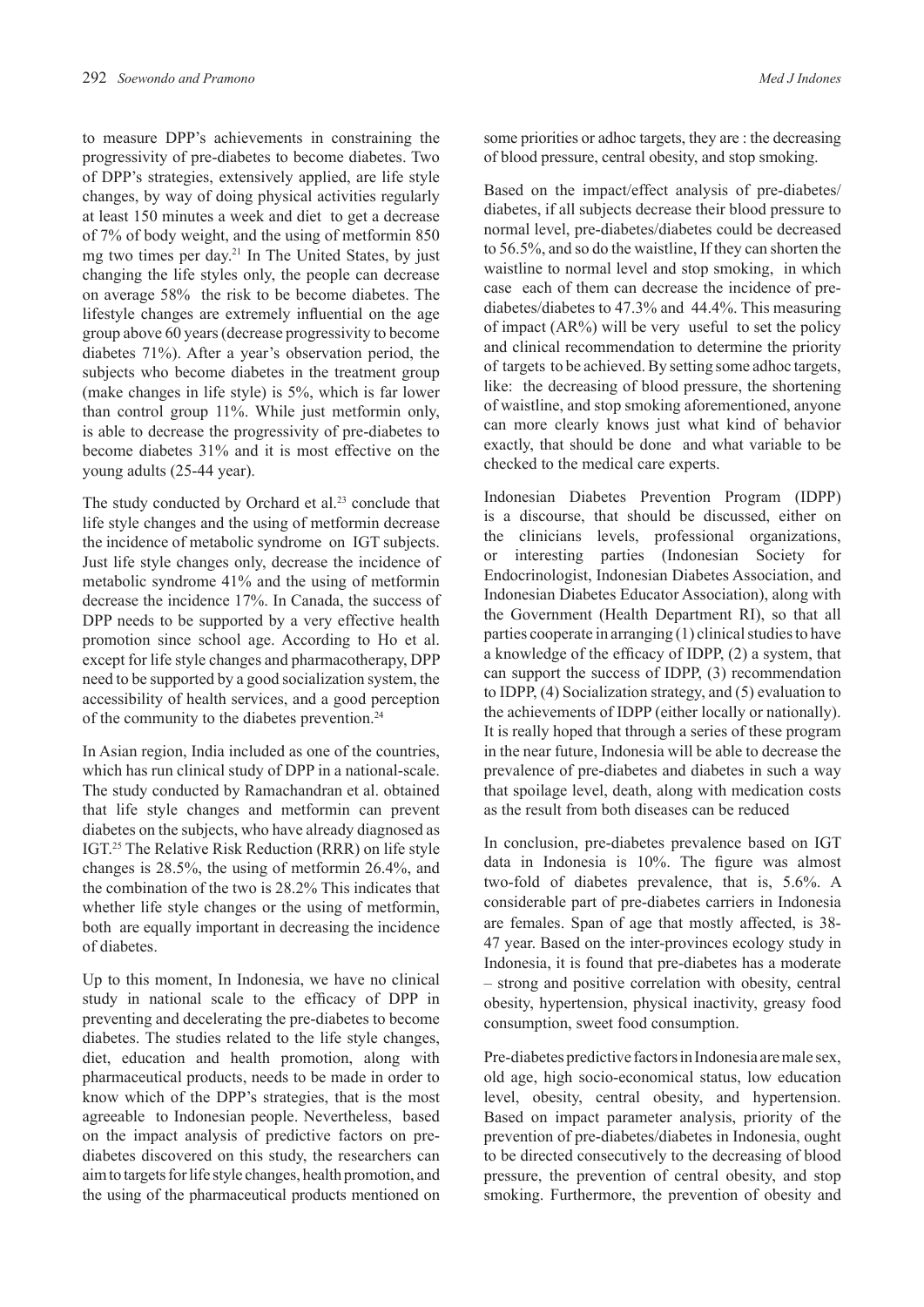physical activity also need to get attention, to prevent pre-diabetes condition and the development of prediabetes from becoming diabetes in the people across Indonesia.

The implementation of the several strategies can be summarized and socialized in Indonesian Diabetes Prevention Program (IDPP). The implementation of IDPP starts from clinical study stage, recommendation, socialization, up to achievements evaluation should be carried out by team consisting of clinicians, professional organization and interesting parties, along with the Government (Health Department RI). It is expected that IDPP will be able to become an appropriate and adequate national strategy, to decrease the pandemic of diabetes and pre-diabetes in Indonesia.

### **Acknowledgments**

We thank to The Institute of Research and Health Development, Ministry of Health Republic of Indonesia, for without their help, this study would not have been possible. Further thanks are given to The Center of Biomedical and Pharmacy and along with it to Basic Health Research Team 2007 for their generosity in allowing us to access their data. Thanks also to all staffs of Division of Metabolic Endocrinology, Department of Internal Medicine FMUI/RSCM and The Jakarta Center of Diabetes and Lipid for their cooperation during the processing of data of this study. This study would not have been possible without the help of those parties mentioned above.

## **REFERENCES**

- 1. US Department of Health and Human Services, American Diabetes Association. HHS, ADA warn Americans of "prediabetes". Washington, DC: DHHS, 2002.
- 2. Garber AJ, Handelsman Y, Einhorn D, Bergman DA, Bloomgarden Z, Fonseca V, et al. Diagnosis and Management of Prediabetes in the Continuum of Hyperglycemia—When Do the Risks of Diabetes Begin? A Consensus Statement from the American College of Endocrinology and the American Association of Clinical Endocrinologists. Endocr Pract. 2008;14(7):933-46.
- 3. Bennet PH, Knowler WC. Definition, diagnosis, and classification of diabetes mellitus and glucose homeostasis. In Khan CR, King GL, Moses AC, Weir GC, Jacobson AM, Smith RJ, editors. Joslin's Diabetes Mellitus. Boston; Lippincott Williams and Wilkins, 2005.
- 4. Lim JG, Kang HJ, Stewart KJ. Type 2 diabetes in Singapore: the role of exercise training for its prevention and management. Singapore Med J. 2004;45(2):62-8.
- 5. Twigg SM, Kamp MC, Davis TM, Neylon EK, Flack JR. Prediabetes: a position statement from the Australian Diabetes Society and Australian Diabetes Educators Association. Med J Aust. 2007;186(9):461-5.
- 6. Yunir E. Prevalensi pre-diabetes pada populasi umum berusia 25-64 tahun di lima wilayah DKI Jakarta. Hasil penelitian disampaikan pada Gelar Hasil Penelitian Ilmu Penyakit Dalam, Hasil Penelitian Surveilans Beberapa Penyakit Perkotaan di Lima Wilayah DKI Jakarta tahun 2006, Jakarta, 2006.
- 7. de Vegt F, Dekker JM, Jager A, et al. Relation of impaired fasting and postload glucose with incident type 2 diabetes in a Dutch population: the Hoorn Study. JAMA. 2001;285:2109-13.
- 8. ESC and EASC Guidelines. Guidelines on diabetes, prediabetes, and cardiovascular diseases. Eur Heart J. 2007; 9 (Supplement C), C3–C74.
- 9. Kenealy T, Elley CR, Arrol B. Screening for diabetes and prediabetes. Lancet. 2007;370(8):1888-9.
- 10. Kanazawa M, Yoshiike N, Osaka T, Numba Y, Zimmet P, Inoue S. Criteria and classification of obesity in Japan and Asia-Oceania. World Rev Nutr Diet. 2005;94:1-12.
- 11. McNeely MJ, Boyko EJ, Shofer JB, Morris LN, Leonetti DL, Fujimoto WY. Standard definitions of overweight and central adiposity for determining diabetes risk in Japanese Americans. Am J Clin Nutr. 2001;74(1):101-7.
- 12. Chobanian AV, Bakris GL, Black HR, Cushman WC, Green LA, Izzo JL, Jones DW, et al. The seven report of the Joint National Committee on Prevention, Detection, Evaluation, and Treatment of High Blood Pressure. JAMA. 2003;289(19):2560-72.
- 13. Pramono LA, Setiati S, Soewondo P, Subekti I, Adisasmita A, Kodim N, Sutrisna B. Prevalence and predictors of undiagnosed diabetes melitus in Indonesia. Acta Med Indones. 2010;42(4):216-23.
- 14. Mihardja L, Delima, Siswoyo H, Ghani L, Soegondo S. Prevalence and determinants of diabetes mellitus and impaired glucose tolerance in Indonesia. Acta Med Indones. 2007;41(4):169-74.
- 15. Mbanya JC. Type 2 diabetes mellitus: descriptive epidemiology. IDEC Training Course, 2006.
- 16. Mohan V, Deepa M, Deepa R, Shanthirani CS, Farooq S, Ganesan A, Datta M. Secular trends in the prevalence of diabetes and impaired glucose tolerance in urban South India – the Chennai Urban Rural Epidemiology Study (CURES-17). Diabetologia. 2006;49:1175-8.
- 17. Al-Nozha MM, Al-Maatouq MA, Al-Mazrou YY, Al-Harthi SS, Arafah MR, Khalil MZ, et al. Diabetes mellitus in Saudi Arabia. Saudi Med J. 2004;25(11):1603-10.
- 18. The DECODA Study Group. Age and sex specific prevalence of diabetes and impaired glucose regulation in 11 Asian cohorts. Diab Care. 2003;26(6):1770-80.
- 19. Waspadji S, Soewondo P, Subekti I, Soebardi S, Harbuwono DS, Pramono LA, Supali T. Diabetes in Indonesian rural area – Ende Diabetes Study: prevalence of diabetes and community knowledge in Nangapanda, Ende District, East Nusa Tenggara. Publication in process.
- 20. Wild S, Roglic R, Green A, Sicree R, King H. Global prevalence of diabetes. Diab Care. 2004;27(5):1047-53.
- 21. Franse LV, Bari MD, Shorr RI, Resnick HE, Van Eijk JTM, Bauer DC, Newman AB. Type 2 diabetes in older well-functioning people: who is undiagnosed? Diab Care. 2001;24:2065–2070.
- 22. The Diabetes Prevention Program Research Group. The diabetes prevention program. Diabetes Care 2000;23(11):1619-29.
- 23. Orchard TJ, Temprosa M, Goldberg R, Haffner S, Ratner R, Marcovina S, et al. The effect of metformin and intensive